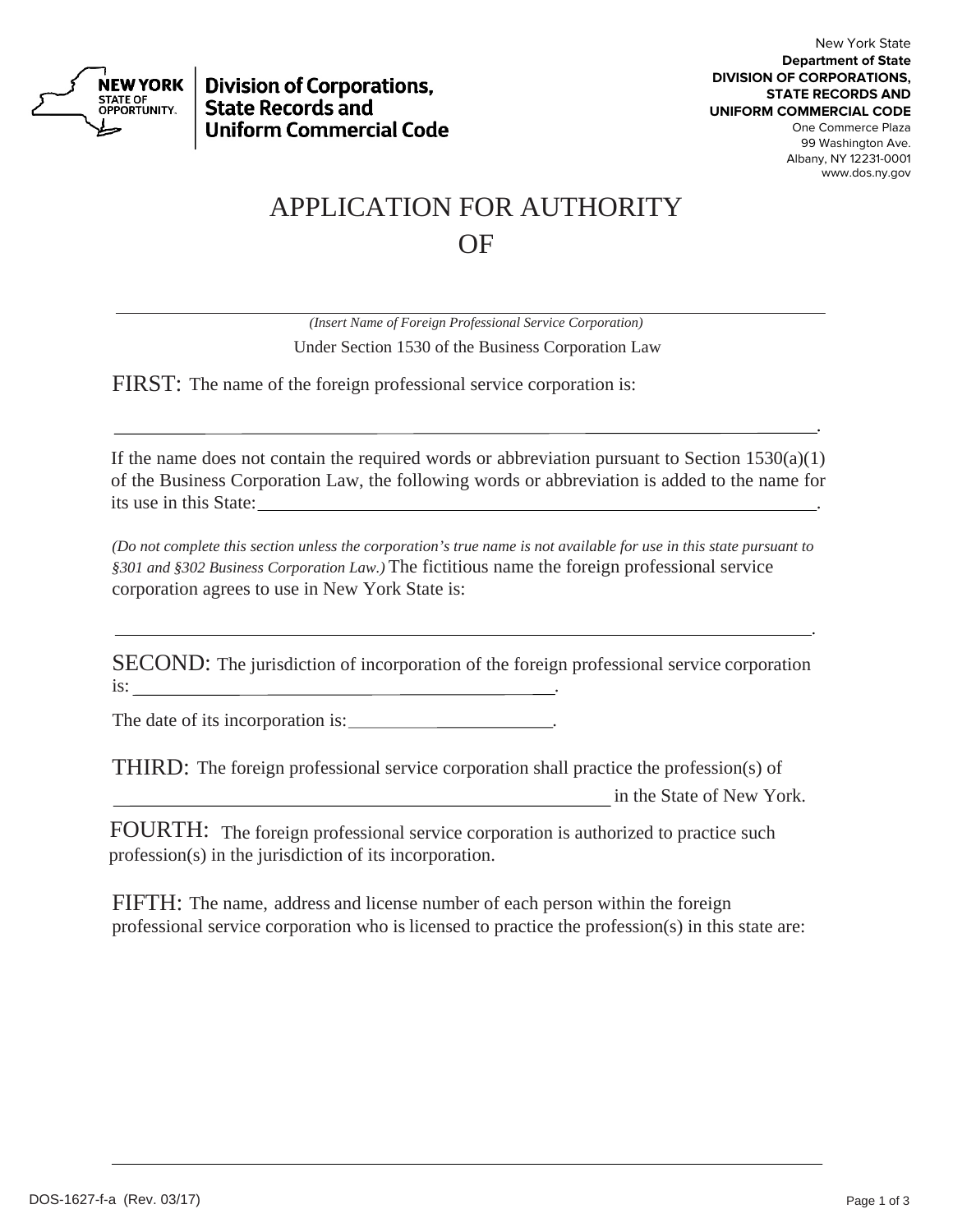SIXTH: The city, incorporated village or town and the county within this state in which its office is to be located is: *(The city, incorporated* 

*village or town and county in New York State must be stated. Please note that the corporation is not required to have an actual physical office in this state.)*

<u>. Andre Sammen and Sammen and Sammen and Sammen and Sammen and Sammen and Sammen and Sammen and Sammen and Sa</u>

SEVENTH: The Secretary of State is designated as agent of the foreign professional service corporation upon whom process against it may be served. The address within or without this state to which the Secretary of State shall mail a copy of any process served against him or her is:

EIGHTH: *(Check the statement that applies.)*

The foreign professional service corporation has not since its incorporation or since the date its authority to do business in New York State was last surrendered, engaged in any activity in this State.

 $\Box$  The consent of the State Tax Commission is attached.

**X**

*(Signature) (Signer's Title)*

*(Signer's Name)*